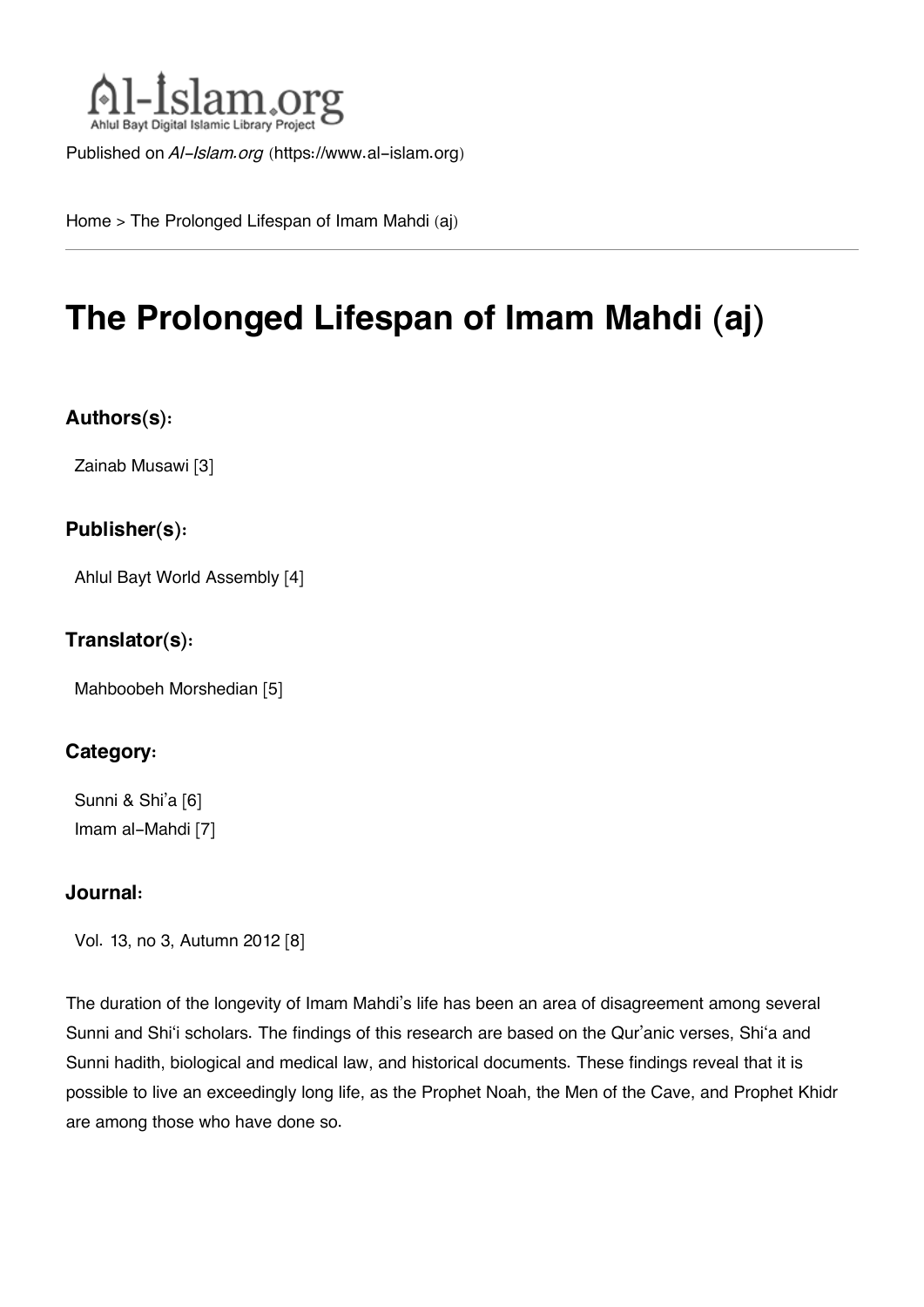### **Featured Category:**

[Introducing the Ahlul Bayt](https://www.al-islam.org/feature/introducing-ahlul-bayt) [9] [Responses to Misconceptions](https://www.al-islam.org/feature/responses-misconceptions) [10] Shi['a beliefs explained](https://www.al-islam.org/feature/shia-beliefs-explained) [11]

### **Topic Tags:**

[Awaiting Imam Mahdi](https://www.al-islam.org/tags/awaiting-imam-mahdi) [12]

### **Person Tags:**

[Imam Mahdi \(a\)](https://www.al-islam.org/person/imam-al-mahdi) [13]

# **The Prolonged Lifespan of Imam Mahdi (aj)**

Zainab Musawi

Translated by Mahboobeh Morshedian and Staff

# **[Abstract](#page--1-0)**

The duration of the longevity of Imam Mahdi's life has been an area of disagreement among several Sunni and Shi'i scholars. The findings of this research are based on the Qur'anic verses, Shi'a and Sunni hadith, biological and medical law, and historical documents. These findings reveal that it is possible to live an exceedingly long life, as the Prophet Noah, the Men of the Cave, and Prophet Khidr are among those who have done so.

Longevity, with its conditions, is also possible according to biological and medical law, and history has witnessed those who were not prophets who have lived prolonged lives. Moreover, the longevity of Imam Mahdi is not considered unnatural and opposed to the Holy Qur'an and hadith.

# **[Statement of the problem](#page--1-0)**

Opponents have always attacked the belief in a hidden Imam – one of the strong opinions of the Shi'a Muslims.[1](#page--1-0) Given reliable hadiths, besides belief in the previous eleven present Imams, the Shi'a believe in the presence and influence of the hidden Imam and consider it an obligation to answer to its misconceptions.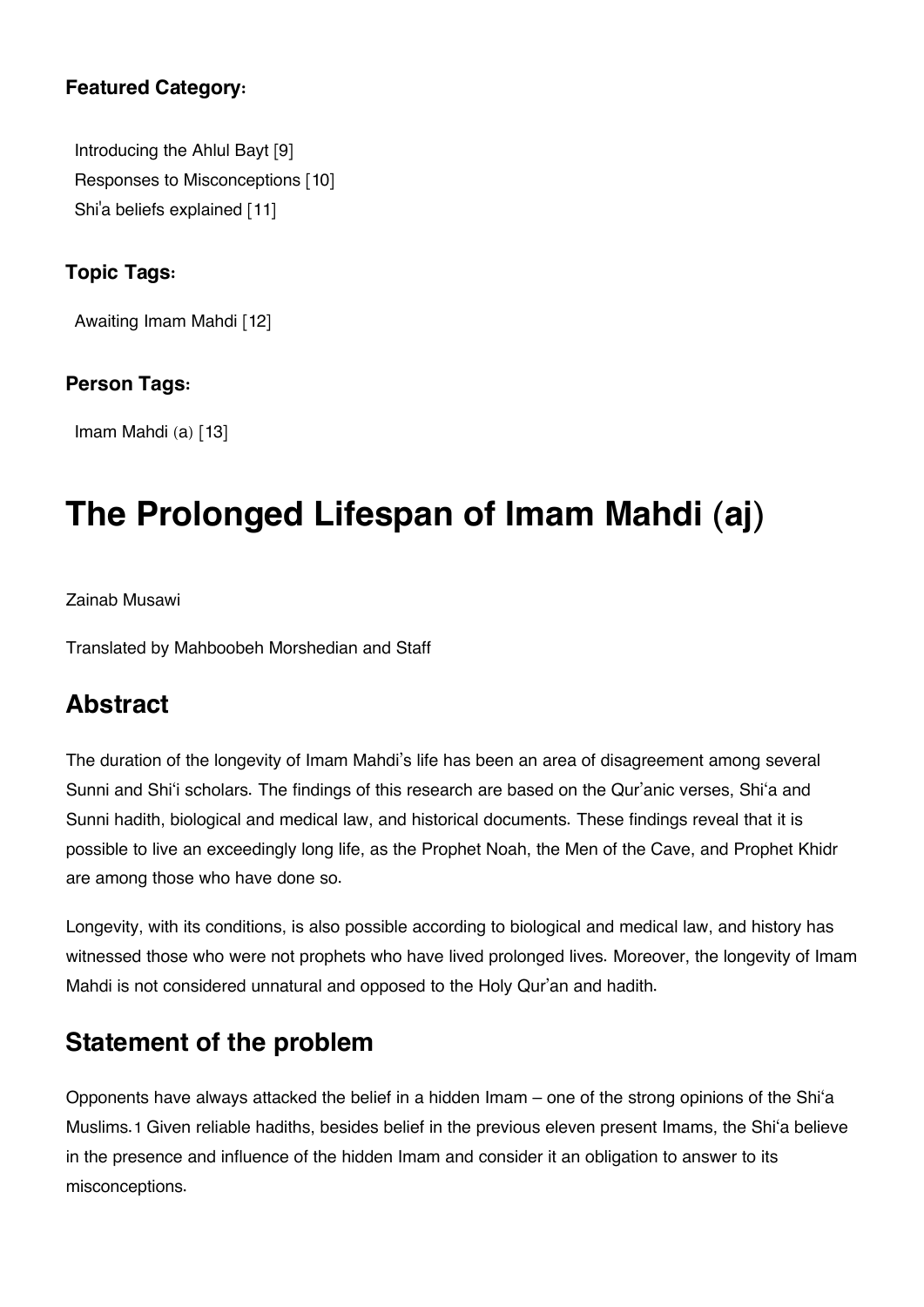Among the important issues discussed by Shi'a and Sunni thinkers is the prolonged lifespan of Imam Mahdi. This issue – which has been discussed among the academics for a long time[2](#page--1-0) – has left some so dumbfounded that they have essentially denied the existence of the true character of Imam al-Mahdi (a).[3](#page--1-0)

This paper investigates the longevity of Imam Mahdi and to prove the truth of the Twelver-Imam Shi'a belief. By considering its different aspects and resorting to the Shi'a and Sunni hadith, we respond to those who question this issue.

### **[Imam al-Mahdi \(a\) at a Glance](#page--1-0)**

According to the Twelver-Imam Shi'a belief, Muhammad ibn Hasan al-Askari, or Imam Mahdi, is the twelfth and final successor to the Prophet Muhammad. Based on the Shi'a belief, he is now alive, although he is hidden and absent. He was born in secrecy on the 15th of Sha'aban in the year 255 A.H. in harsh and repressing conditions from a mother named Narjis Khatoon. In 260 A.H., with martyrdom of Imam Hasan al-Askari (a), he became the Shi'i Imam when he was only five years old. By the order of his noble father and in accordance with the promise of his predecessors, he continued his life undisclosed from that day forward.

The occultation of Imam Mahdi happened in two stages: the first stage is known as the Minor Occultation lasted 69 years, until 329 A.H. Afterwards, his major occultation (*Ghaybat al-Kubra*) began and continues till today. The possibility of Imam Mahdi's long life can be proven through the Holy Qur'an, hadith, the rules of nature, and history.

# **[Longevity in the Qur'an](#page--1-0)**

The Holy Quran – a text accepted by all Muslims – contains verses that can prove the Shia claim about the possibility of the prolonged lifespan of Imam al-Mahdi (a).

#### **[The Spider \(Ankabut\), verse 14](#page--1-0)**

وَلَقَدَ أَرْسَلْنَا نُوحًا إِلَىٰ قَوْمِهِ فَلَبِثَ فِيهِمْ الْفَ سَنَةٍ إِلَّا خَمْسِينَ عَامًا فَاخَذَهُمُ الطُّوفَانُ وهم ظَالمونَ

### *Certainly We sent Noah to his people, and he remained with them for a thousand-less-fifty years. Then the flood overtook them while they were wrongdoers. (Ankabut, 14)*

In this verse, Prophet Noah invited his people to Allah for 950 years. Scholars question his age when he was sent as a prophet and on how long he lived after the Flood. This disagreement is to such an extent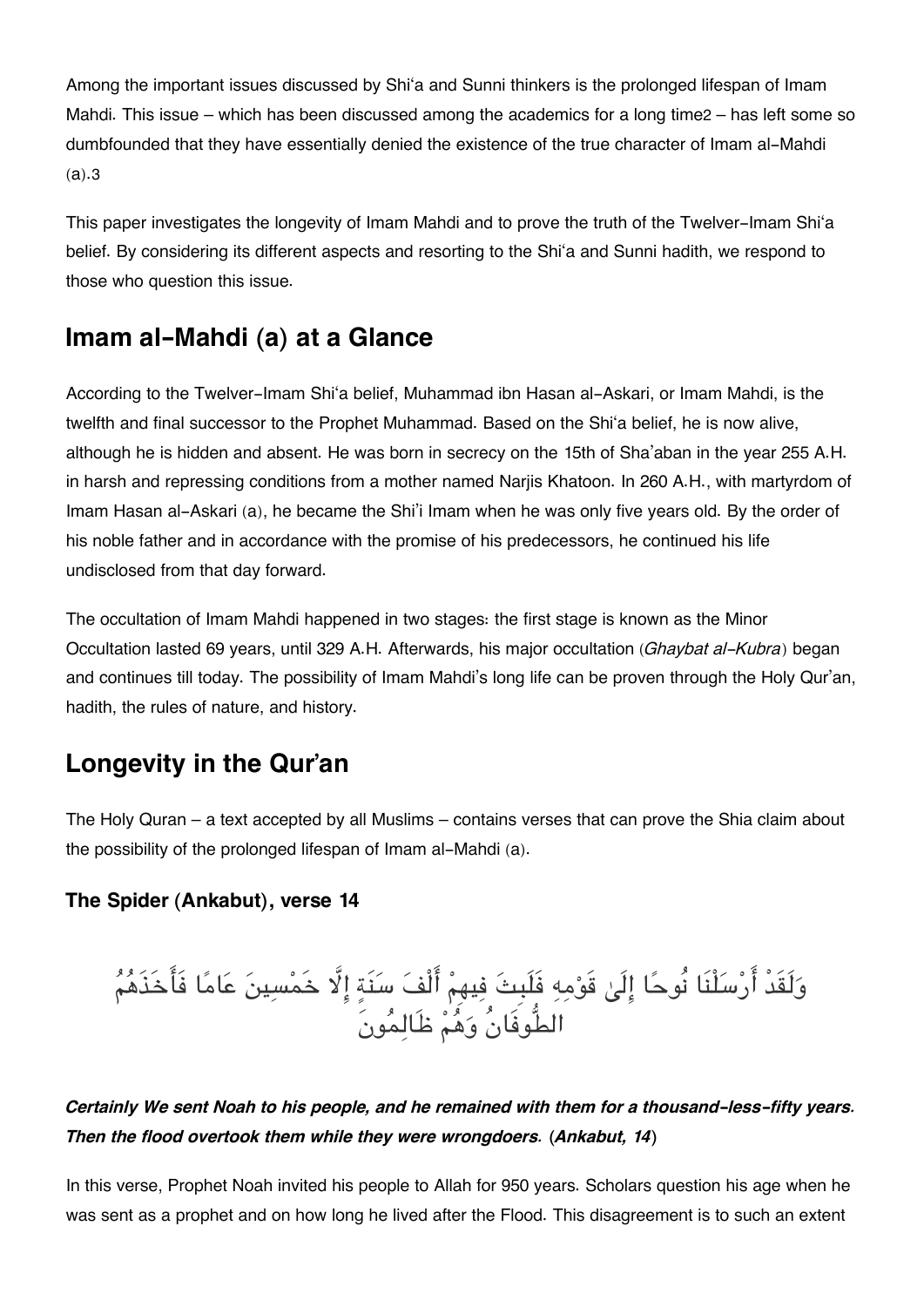that the great Sunni Scholar, Alusi, narrated numerous hadiths based on which the Prophet Noah lived for 1,700 years.[4](#page--1-0) Likewise, the late Shaykh Saduq, a prominent Shi'a thinker of the 4th century A.H., narrated from Imam Sadiq that the Prophet Noah lived for 2,500 years.[5](#page--1-0)

Furthermore, Fakhr Razi, a renowned Sunni scholar, considered the medical opinion that human lifespan does not exceed 100 or 120 years in contradiction with the above-mentioned Qur'anic verse; he regarded the great longevity of man as possible only by divine providence.[6](#page--1-0)

### **[The Cave \(al-Kahf\)](#page--1-0)**

Shi'i scholars have used this verse regarding the People of the Cave to prove the possibility of the longevity of Imam Mahdi's life:

وَلَبِثُوا فِي كَهْفِهِمْ ثَلَاتَ مِائَةٍ سِنِينَ وَازْدَادُوا تِسْعًا

#### *So they stayed in their Cave three hundred years, and [some] nine [more]. (Kahf, 25)*

Along with other consistent Qur'anic verses, this one demonstrates that the People of the Cave lived for 309 years asleep in the cave. While sleeping, they turned from side to side by the power and will of Allah. Those who believe in the living of People of the Cave for 309 years without their eating anything does not find the longevity of Imam Mahdi surprising nor impossible. Is Allah not able to keep His vicegerent alive under better conditions if He can keep the People of the Cave alive without eating anything?

### **[The Cow \(al-Baqarah\)](#page--1-0)**

This verse tells the story of Prophet Ezra (*Uzayr*) whose life Allah took for one hundred years and then brought him back to life while his food and water remained intact:

وْ كَالَّذِي مَرَّ عَلَىٰ قَرْيَةٍ وَهِيَ خَاوِيَةٌ عَلَىٰ عُرُوشِهَا قَالَ أَنَّىٰ يُحْيِي هٰذِهِ اللَّهُ بَعْدَ مَوْتِهَا ۞ فَامَاتَهُ اللَّهُ مِائَةً عَامٍ ثُمَّ بَعَثَهُ ۞ قَالَ كُمْ لَبِثْتَ قَالَ لَبِثْتَ يَوْمَا أَوْ بَعْضَ يَوْم ۞ قَالَ بَلْ لبِثْتَ مِائَةً عَام فَانْظُرْ إِلَىٰ طَعَامِكَ وَشَرَابِكَ لَمْ يَتَسَنَّهُ ۞ وَانْظُرْ إِلَىٰ حِمَارِكَ وَلِنَجْعَلَكَ آيَةً لِلنَّاسِ ۩ وَانْظُرْ إِلَى الْعِظَام كَيْفَ نُنْشِزُهَا ثُمَّ نَكْسُوهَا لَحْمًا ۞ فَلَمَّا تَبَيَّنَ لَهُ قَالَ أَعْلَمُ أَنَّ اللَّهَ عَلَّىٰ كُلّ شَے ْءٍ قَديرُ

*He said: "Oh! How shall Allah bring it [ever] to life, after its death?" So, Allah caused him to die*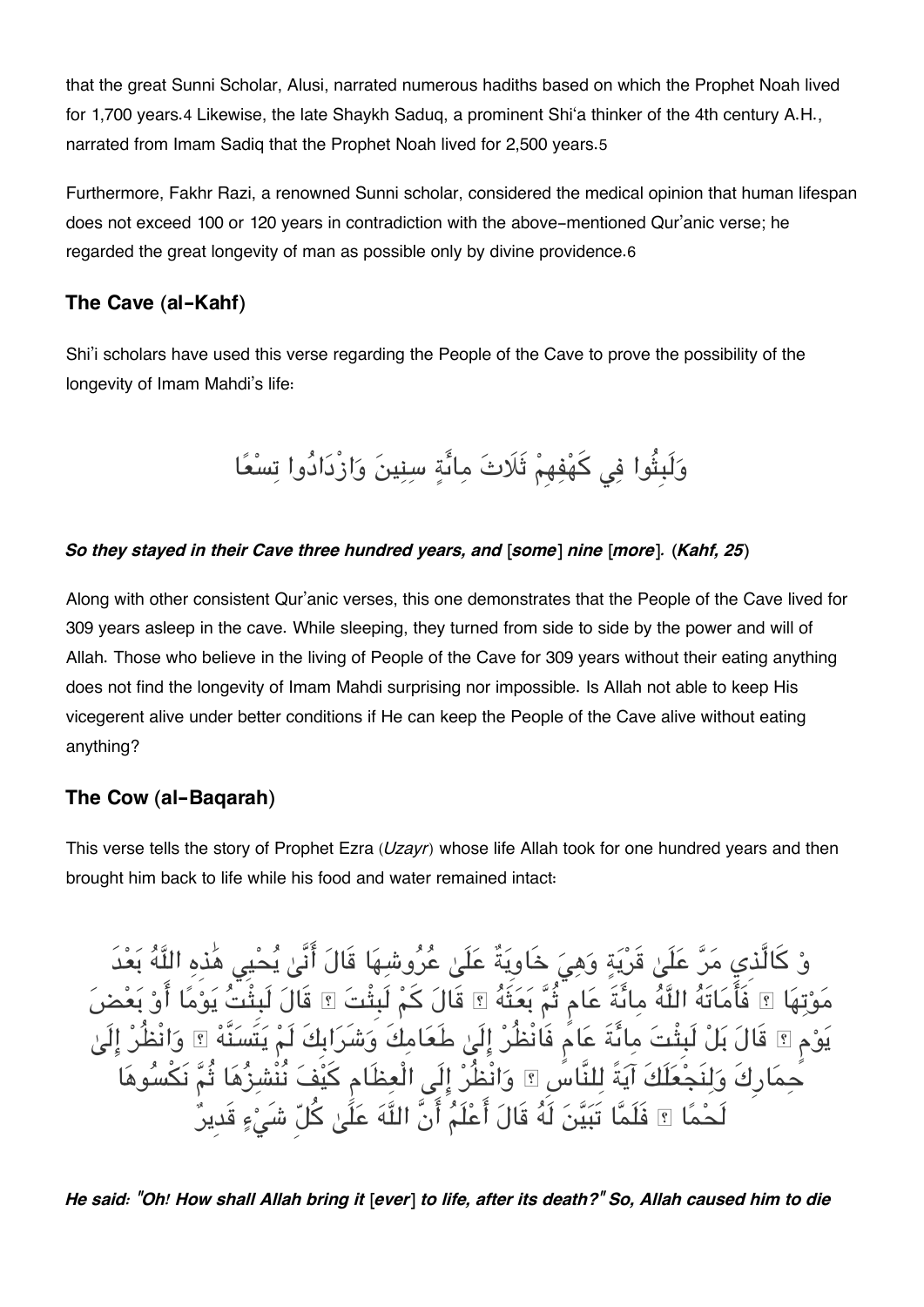*for a hundred years, and then raised him to life. He said: "How long have you tarried [thus]?" He said: [Perhaps] a day or part of a day." He said: "Nay, you have tarried thus a hundred years; but look at your food and your drink; they show no signs of age; and look at your donkey, and that We may make of you a sign unto the people; look further at the bones, how We bring them together and clothe them with flesh." When this was shown clearly to him, he said: "I know that Allah hath power over all things." (Baqarah, 259)*

According to both Sunni and Shi'a hadith collections and Qur'anic commentaries, his meal was made up of figs, grapes, and milk, all of which are prone to rotting quickly.[7](#page--1-0) With firm belief in Allah, Muslims regard this phenomenon as possible and natural. Now the question arises: Can Allah, Who is able to keep these foods fresh and intact for one hundred years, not keep His vicegerent alive for His desired period of time?

### **[Longevity in hadiths](#page--1-0)**

According to narrations in the hadith collections, there existed people who lived a long life before Imam Mahdi. In addition to those referred to in the Qur'anic verses, at least two persons can be cited:

### **[Prophet Jesus](#page--1-0)**

Muslim Neishaburi, a well-known Sunni narrator, quotes the Prophet (s) as saying, "How will you be when Jesus, son of Mary, will descend to you and be your Imam?"[8](#page--1-0)

Likewise, Nu'mani, a well-known Shia narrator, reports the Prophet (s) addressing Imam Ali (a) concerning the number of successors (*awsiya*), as saying: "They are as many as the months of year, and the Prophet Jesus Christ will pray behind the last one of them."[9](#page--1-0)

Based on these hadiths and verses, the Prophet Jesus will be alive until the uprising of Imam Mahdi which attests to his exceedingly long life.

The Holy Qur'an also rejects the idea that the Prophet Jesus was crucified and says that Allah raised him up to Himself:

وقَولهِم انَّا قَتَلْنَا الْمسيح عيس ابن مريم رسول اله وما قَتَلُوه وما صلَبوه ولَٰن شُبِه لَهم ۚ وانَّ الَّذِين اخْتَلَفُوا فيه لَف شَكٍّ منْه ۚ ما لَهم بِه من علْم ا اتّباعَ الظَّن ۚ وما قَتَلُوه يقينًا

بل رفَعه اله الَيه ۚ وكانَ اله عزِيزا حيما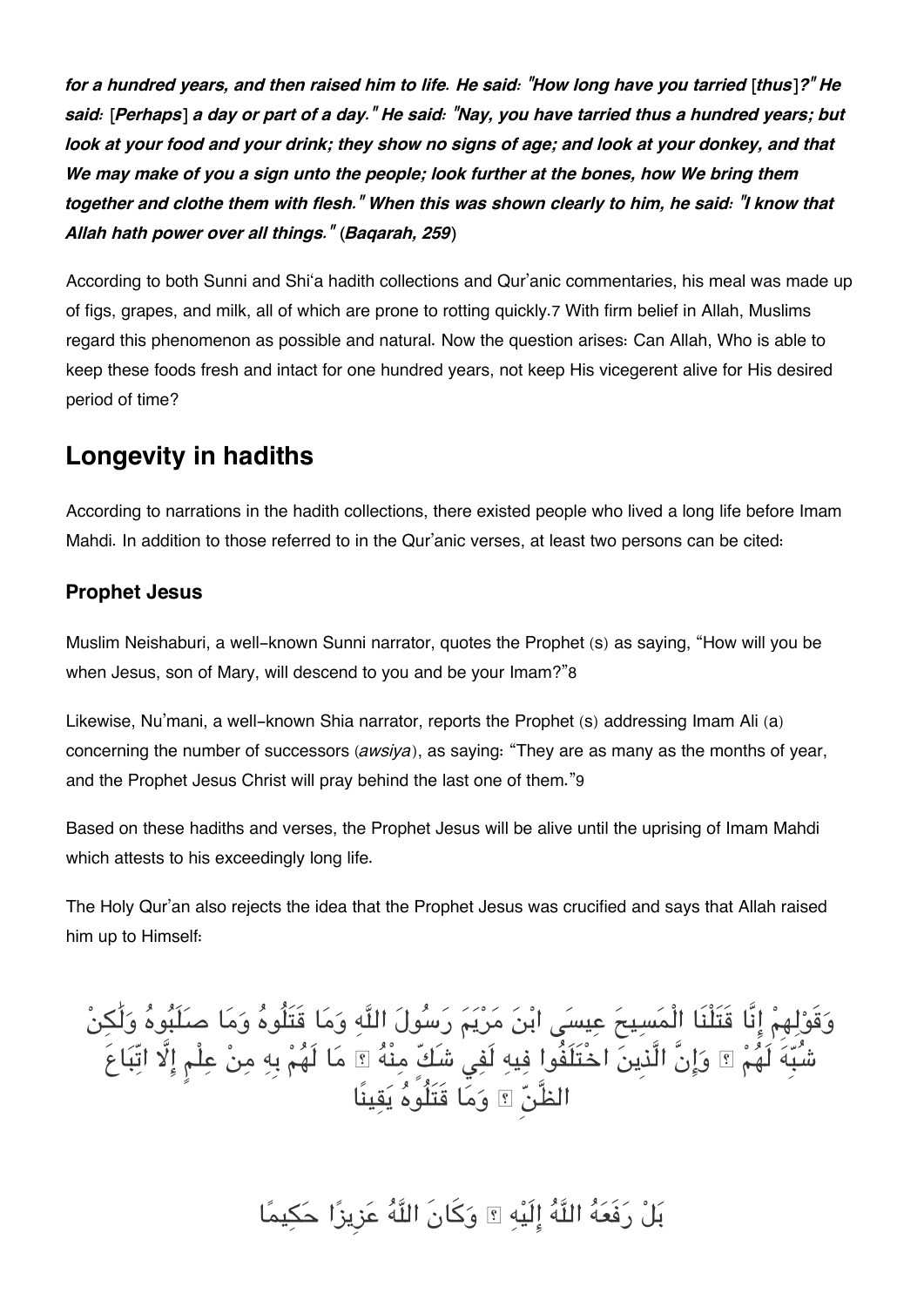*That they said, 'We killed Christ Jesus the son of Mary, the Messenger of Allah'; but they killed him not, nor crucified him, but so it was made to appear to them, and those who disagree on this are full of doubts, with no [certain] knowledge, but only conjecture to follow, for surely they killed him not. Nay, Allah raised him up unto Himself; and Allah is Exalted in Power, Wise. (Nisa, 157, 158)*

### **[The Prophet Khidr](#page--1-0)**

As seen in hadiths, Prophet Khidr is among those who lived an exceedingly long life. Muslim Neishaburi narrated a hadith from the Holy Prophet, who said, "When Dajjal appears and encounters Khidr, he will decide to kill Khidr, but will not succeed."

The longevity of Khidr has also been verified by Shi'a sources. For example, Sudair Sayrafi related that along with Mufaddal ibn Umar, Aban ibn Tghlab and Abu Basir, he went to Imam Sadiq and saw him sitting on the ground. While crying heavily he (a) said, "My Majesty, your long absence is breaking my being and the comfort of my conscience is taken from me." Sadir said, "I asked, 'May I be your ransom, why are you in a state of crying?' He said, 'I looked in the book *Al-Jafr*[10](#page--1-0) until I reached the birth of Imam Mahdi (a) to whom God will grant a long life and in whose absence there will be disturbance in this world…because of that day, I was saddened and became tearful.'"

Then, he added, "Imam Mahdi will be born the same way the Prophet Moses was born, his occultation being similar to that of the Prophet Jesus, his stay among his people resembling Prophet Noah's, and his long life like that of Prophet Khidr."[11](#page--1-0) Shi'i sources also refer to Prophet Khidr's meeting Imam Ali.[12](#page--1-0)

Thus, the length of the lifetime of Imam al-Mahdi (a) is not unheard of. And if God, due to good will, was able to give long life to a number of people, He can do the same concerning Imam al-Mahdi (a).

# **[Longevity according to the rules of nature](#page--1-0)**

So far, man with his inquiring nature has discovered endless facts about the universe, each of which is key to knowing his Creator. However, there are numerous facts and rules in the universe that mankind has not yet exposed. Nonetheless, taking these discoveries into account can assist inquirers of the longevity of Imam Mahdi.

Another reason for the significance of considering the rules of nature as related to this issue is that these rules are not specific to a particular religion; they go beyond religion and are accepted by different groups.

According to the evidence presented thus far from the Qur'an and hadith which confirm the possibility of man experiencing long life, the question as to whether longevity is a natural phenomenon or if the above-mentioned cases were realized by the infinite power of Allah is worth examining.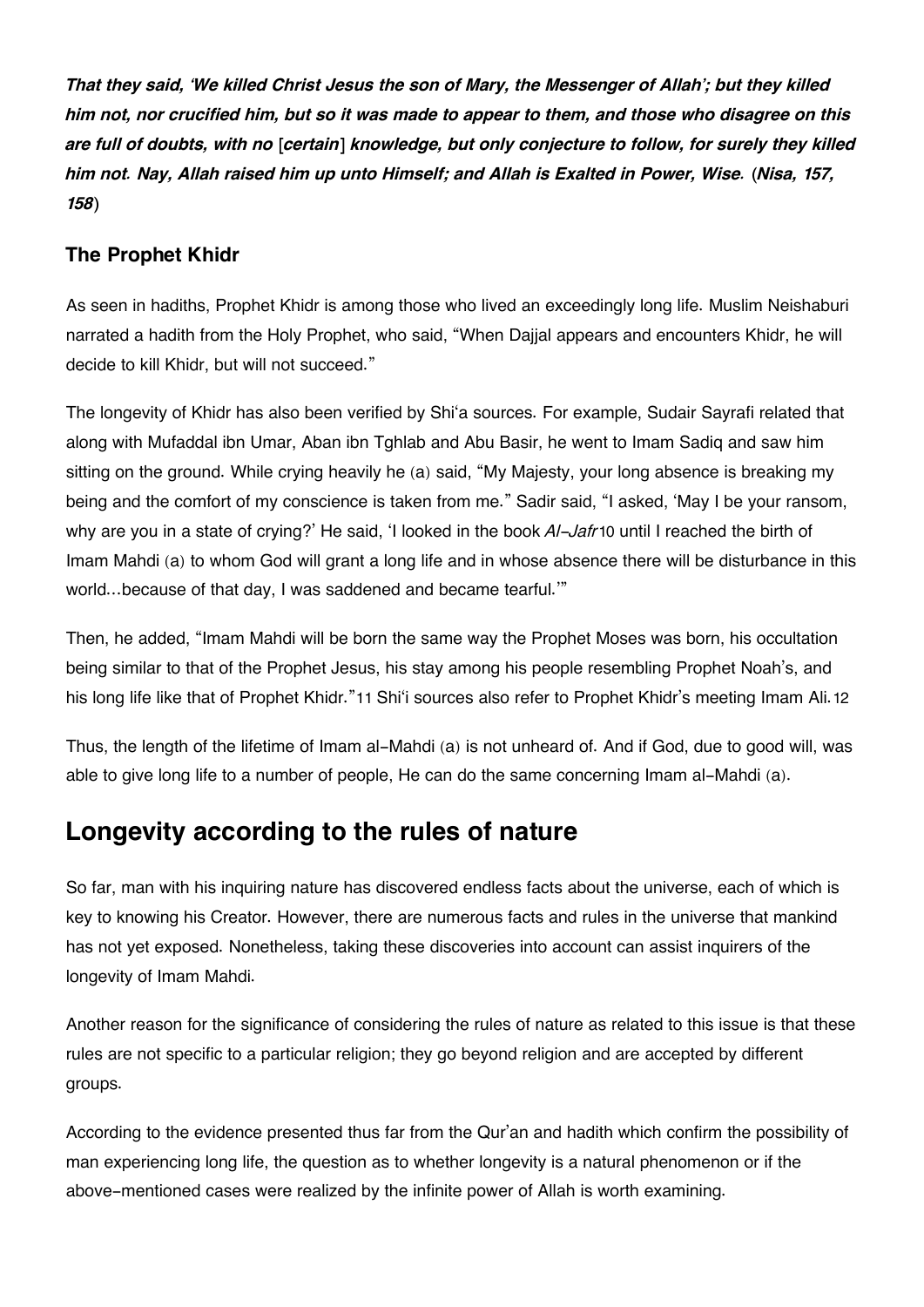Biology experts believe that the main components of the human body have an infinite lifespan, and therefore, human life in itself can also be infinite.

Medical experts have also proven that man's lifespan can extend for long period, and death at a young age occurs as a result of some medical conditions. Some physicians maintain that the natural principles of animals' life can be applied to man given that because some animals have a natural lifespan of 900 to 7200 years, man can also be kept alive as long.[13](#page--1-0)

Longevity is a natural phenomenon, and the reasons for a long or short life should be sought in time, place, nutrition, and other conditions. The lifespan of a living being during the time of war is different from that of an era of peace, and so is one's lifespan breathing in polluted air as opposed to clean air.

Adhering to the natural laws stated above, Shi'a scholars consider the lifespan of Imam al-Mahdi (a) a natural phenomenon and matters such as the environment, proper nutrition, spiritual activities, and a healthy body are considered effective factors for a lengthy living.[14](#page--1-0)

# **[Longevity in History](#page--1-0)**

Another reality taken into account in examining longevity and its feasibility is human experience throughout history. This discussion is significant because some prophets with a prolonged life have been noted, and the possibility of longevity has also been underlined by natural laws. As to whether biologists and medical experts consider this possible or not remains a question.

If longevity has occurred in the course of human history, albeit in very few cases, its repetition will be a natural, rational, and acceptable phenomenon. Historical accounts which contain valuable material have been the main source of our information since we did not live in the past, nor have we experienced longevity.

People who have lived long lives are available in many historical accounts: Shi'i scholars call them *longlived people* (*mu'ammarnn*). Moreover, historians have introduced them to us, and recorded and spoke of their names, lineages and tribes, their place of living, the number of their offspring, their journeys and even their words and wills.

Historical accounts demonstrate that:

- 1. Luqman lived for 400 years
- 2. Riyan, father of the king of Egypt, lived for 1,700 years
- 3. The Prophet Adam lived for 930 or 1000 years
- 4. The son of the prophet Andreas lived for 969 years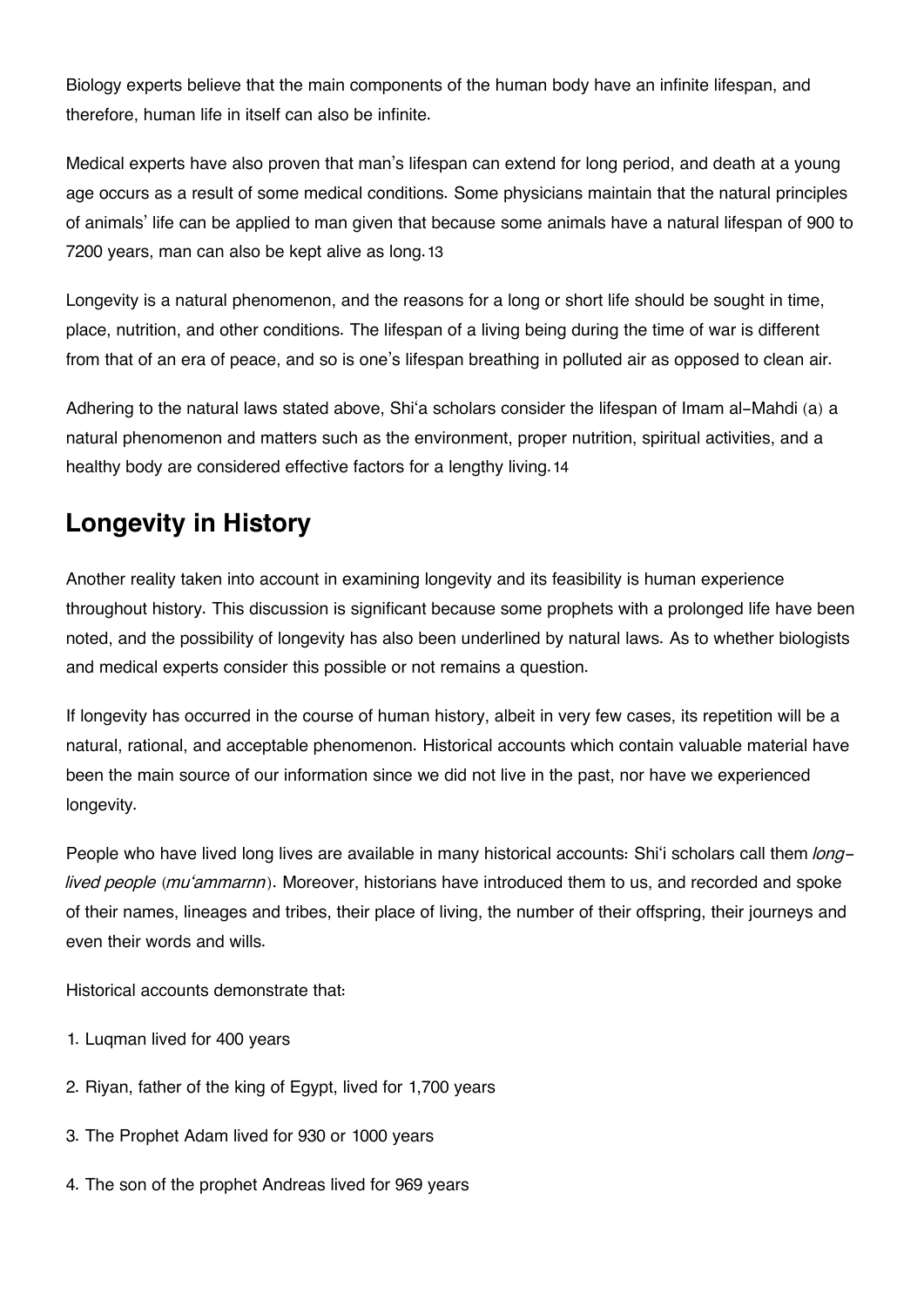- 5. Seth, son of Adam, lived for 912 or 940 years
- 6. Anush, son of Seth, lived for 750 or 960 years
- 7. Qeinan, son of Seth, lived for 920 years
- 8. Mahla'il lived for 800 or 960 years
- 9. Mahla'il's mother lived for 960 years
- 10. Shaddad, son of 'Amir, lived for 900 years
- 11. Jamshid lived for 850 years
- 12. 'Umar, son of 'Amir, lived for 800 years
- 13. Lamech lived for 777 or 790 years
- 14. The Prophet Hud lived for 760 years
- 15. The Prophet Solomon lived for 712 years
- 16. Egyptian king lived for 700 years
- 17. Fereidun lived for 500 years
- 18. Darid, son of Zaid, lived for 456 years
- 19. 'Amr, son of Hujjah Rumi, lived for 400 years
- 20. Zuhair, son of Abdullah Kananah, lived for 420 years
- 21. Pharaoh lived for 411 years
- 22. Rabi', son of Saba', lived for 380 years
- 23. Abdul-Masih Nasrani lived for 350 years
- 24. Aktham, son of Safar Asadi, lived for 330 years
- 25. The Prophet Jethro/Shu'aib lived for 240 years
- 26. Sirat, son of Sa'id, lived for 220 years
- 27. Safieddine Riyahi lived for 200 years…and so on.[15](#page--1-0)

With careful investigation of the historical sources, many others with exceedingly long lives have existed.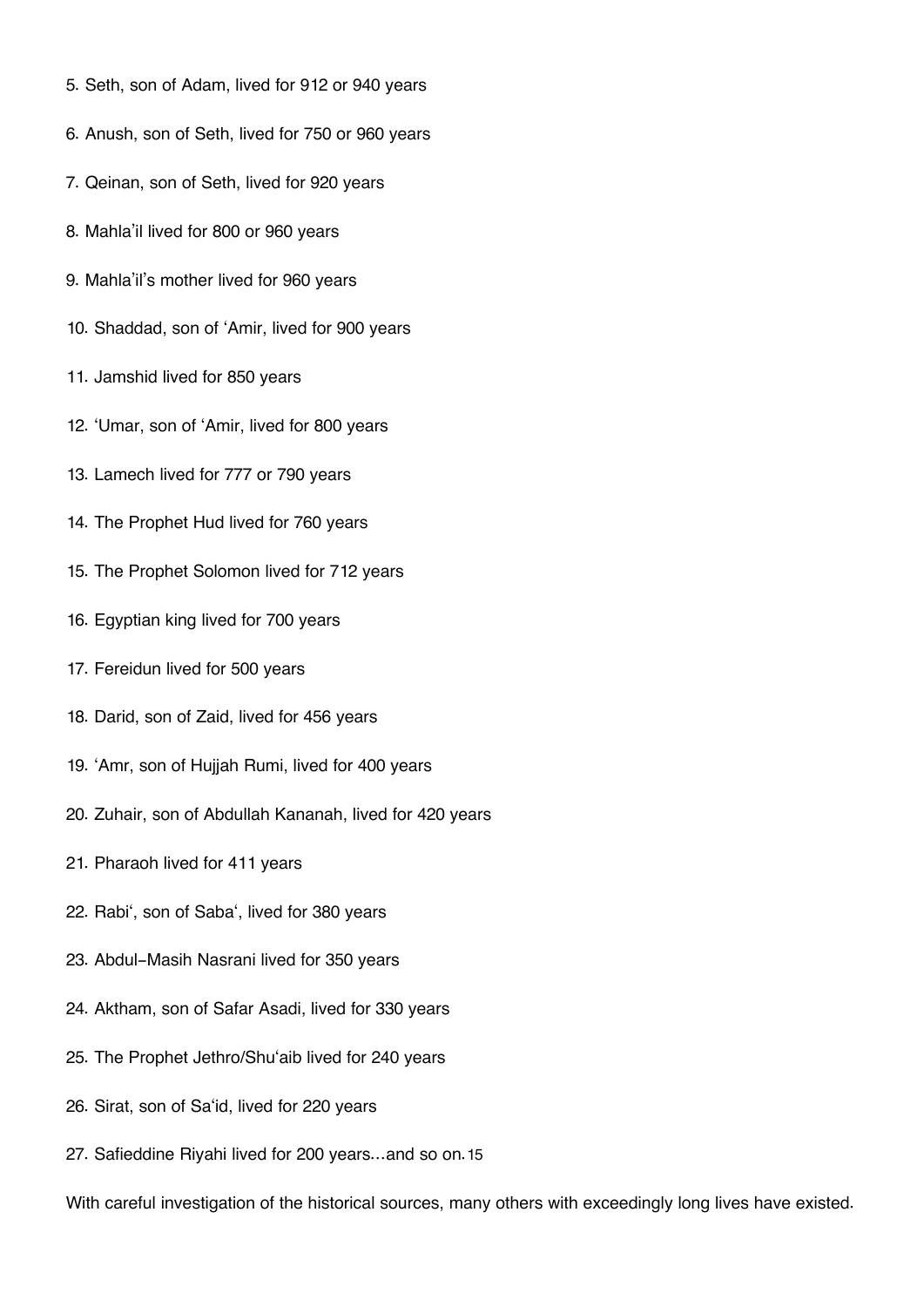# **[Longevity and its Divisions](#page--1-0)**

Given what was mentioned before, longevity can be divided into various types:

These five types are explained as follows:

1. *Prolonged life is impossible* – such as the lifespan of someone who is careless about his/her nutrition, environment, and other conditions and God's will has not actualized the longevity of such a person.

2. *Prolonged life is possible* – such as the lifespan of 80 to 120 years, which has been achieved by a countless number of people.

3. *Prolonged life as unnaturally possible that has not been actualized* – such as the lifespan of 500 to 1,000 years, the case of most human beings.

4. *Prolonged life as unnaturally possible that has been actualized in the past* – such as the age of super-centenarians, which include both prophets and non-prophets.

5. *Prolonged life as unnaturally possible that has been actualized in the present* – such as Imam al-Mahdi's (a) age.

Thus, prolonged life is not of one kind and one ruling. Some kinds of it are not rationally impossible. Because they do not occur frequently, they seem impossible according to conventional standards. However, they are not rationally impossible.

# **[Ahmad Amin's View](#page--1-0)**

Ahmad Amin, one of the late Sunni thinkers, criticized the Shi'a belief in the existence of Imam al-Mahdi (a) and has come to believe that it is God's practice (*sunnah*) to limit the human lifespan and that such a practice pertains to prophets as well. To give an example, Prophet Muhammad lived for only 63 years, and the Shi'a Imams also had limited lifespans. Likewise, he maintains that throughout history, there were few people who lived more than one hundred years and certainly no one lives forever.[16](#page--1-0)

Even though his doubts are based on his own attitude toward the issue of Imamah - which is clearly different from the Shi'a approach concerning this matter - bearing in mind the previous discussions, in response it can be said:

1. According to reason, a long lifespan is a possible matter.

2. God's power is infinite and is applied to matters that are possible. Therefore, God is able to lengthen the life of his servant, Imam al- Mahdi (a).

3. Based on the Qur'anic verses, Shi'a hadith collections, and Sunni sources, there were some prophets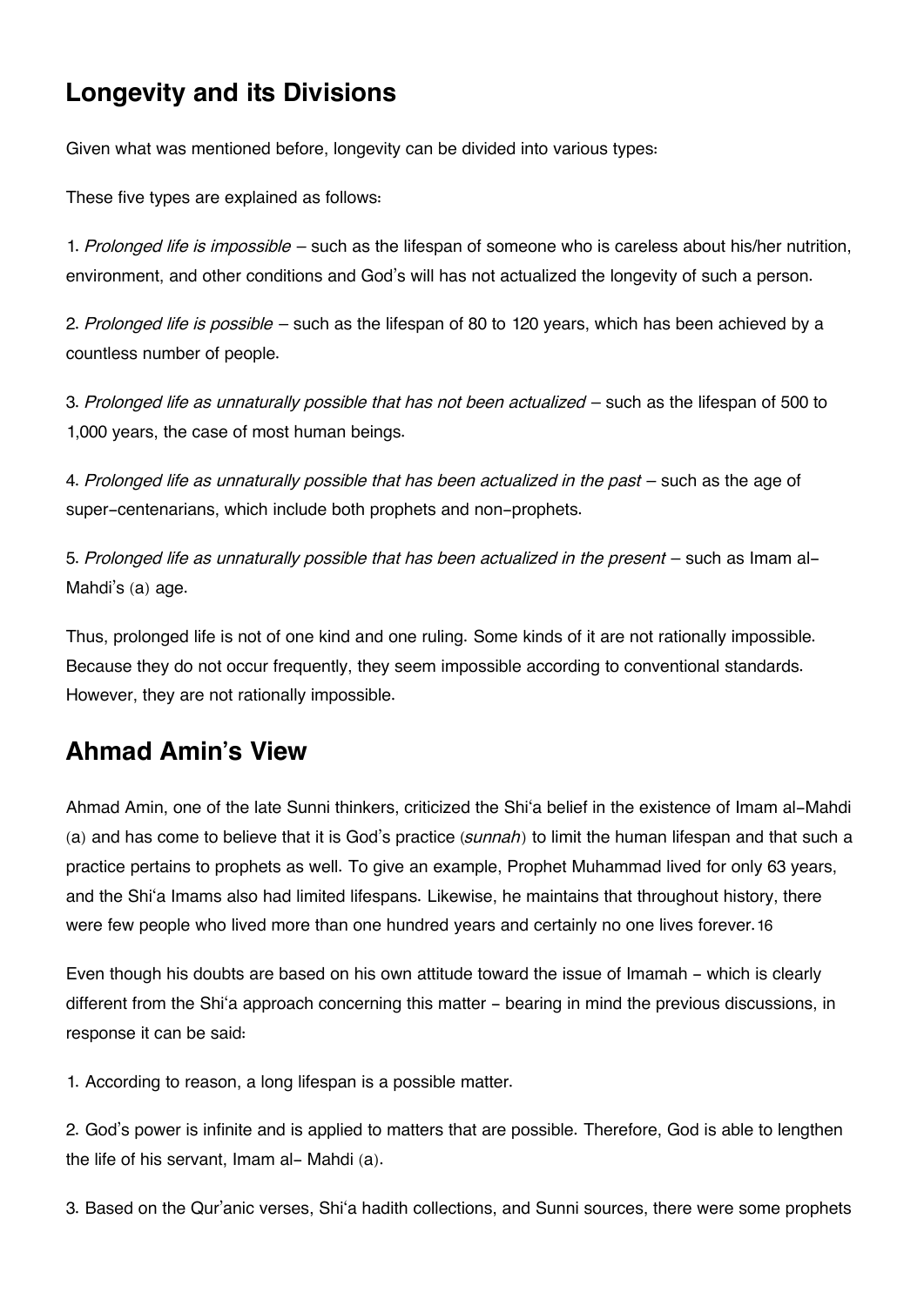and prominent people with an exceptionally long life in this world. When it comes to Khidr, according to Ibn Hajar 'Asqalani, most scholars believe that Khidr is a long-lived person who is still alive.[17](#page--1-0)

4. According to historical reports, many people, including non-prophets, existed who experienced a long lifespan.

5. Biologists and medical experts maintain that if proper conditions are provided for man and if he is protected from harmful factors, he can live a very long life. In other words, scientifically short lifetimes are not due to impossibility of longevity, but they happen due to lack of influential factors in the natural life. Hence, man can live a long life by having a good hygiene and other conditions.[18](#page--1-0)

# **[Conclusion](#page--1-0)**

Considering what has been said, one can say that the prolonged lifespan of Imam al-Mahdi (a) is fully justified according to intellectual, Qur'anic, traditional, scientific, and historical accounts and does not go against any human or non-human law.

# **[Bibliography](#page--1-0)**

Alusi, Sayyid Mahmud. (1996). *Ruh-ul-Ma'ani*. Beirut: Dar-ul-Kutub al-'Ilmiyyah.

Amin, Ahmad. (1999). *Zuhr-ul-Islam*. Cairo:Maktabatul-Nihdatul-Misriyyah.

Amini, Ibrahim. (1372 solar). *The One Who Will Administer Justice in the World*. Qum: Shafaq Publications.

Ansari Qurtubi, Muhammad ibn Ahmad. (1985). *al-Jami' li-Ahkam al-Qur'an*. Beirut.

Fakhr Razi. (1990). *Mafatih-ul-Ghaib*. Beirut: Dar-ul-Kutub al-'Ilmiyyah.

Soyuti, Jalal-u-Din. (1365 solar). *al-Dur-ul-Manthur*. Jedda: Dar-ul-Ma'rafah.

Shaikh Saduq. (1395 A.H.). *Kamal-u-Din wa Tamam-u-Ne'mah*. Qum: Dar-ul-Kitab al-Islamiyyah.

Shaikh Tusi. (1411 A.H.). *al-Ghaibah*. Qum: The Institute of Islamic Teachings.

'Asqalani, Ahmad ibn Ali ibn Hajar. (1995). *al-Isabah fi Tamiz a-Sahabah*. Beirut: Dar-ul-Kutub al- 'Ilmiyyah.

Qurashi, Ibram ibn Kathir. (1412 A.H.). *Tafsir-ul-Qur'an al-Azim (The Commentary on the Holy Qur'an)*. Beirut: Dar-ul-Ma'rafah.

Qazwini, Sayyid Muhammad Kazim. (2005). *Imam al-Mahdi: from Cradle to Reappearance*. Beirut: al-Fajr.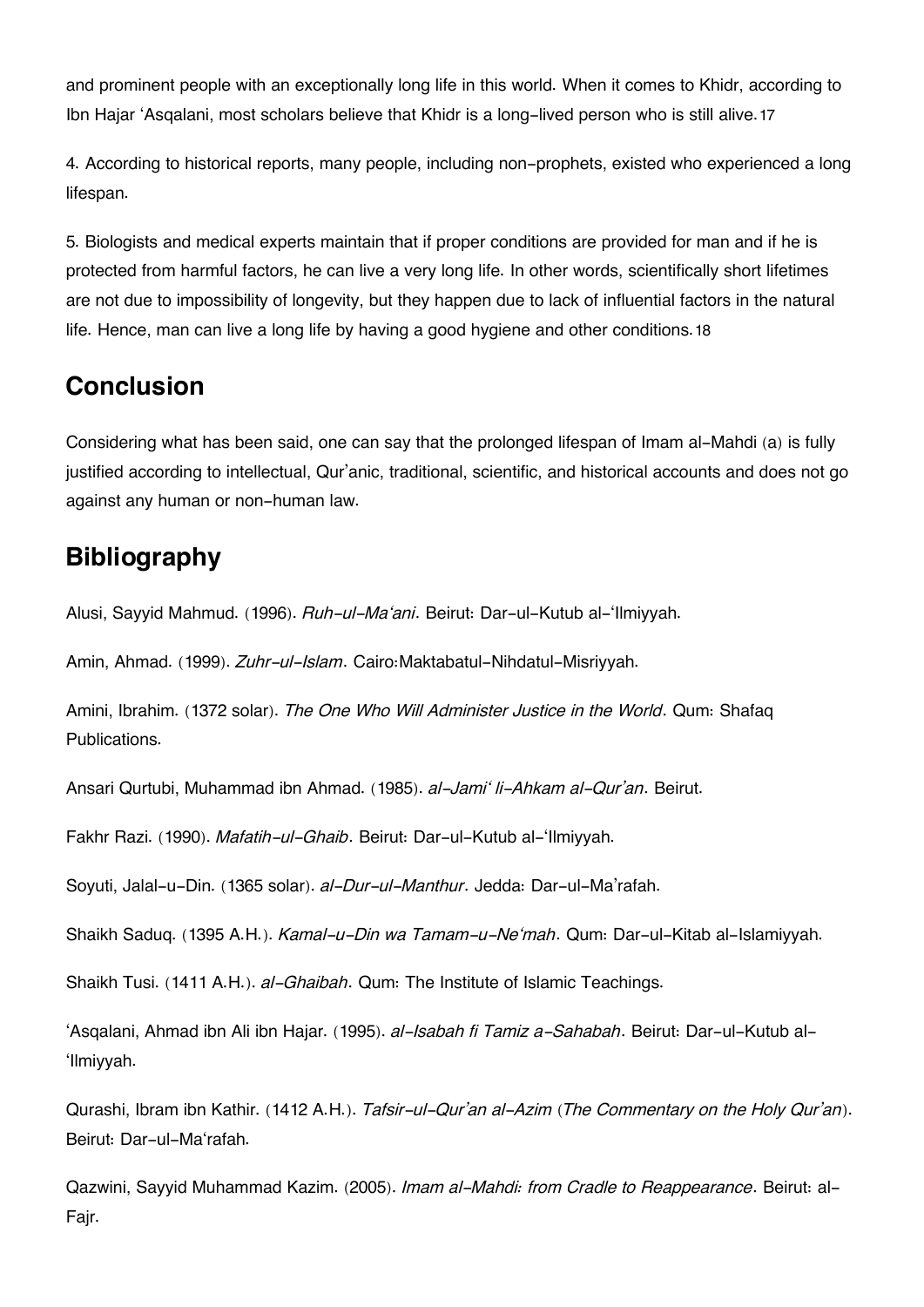Qazwini, Muhammad ibn Yazid. *Sunan of ibn Majah*. Beirut: Dar-ul-Fikr.

Neishaburi, Muslim ibn Hajjaj Qeishari. *Sahih of Muslim*. Beirut: Dar-ul-Fikr.

Majlisi, Muhammad Baqir. (1404 A.H.). *Bihar-ul-Anwar*. Beirut: al-Wafa Institute.

Mas'udi, Ali ibn Hussain. (1964). *Murawwij-a-Dhahab wa Ma'din-ul-Jawahir*. Egypt: a-Sa'adah.

Nu'mani, Muhammad ibn Ibrahim. (1397 A.H.). *Kiatb al-Ghaibah*. Tehran: Saduq Publications.

*Al-Hilal* Magazine.

*Al-Muqtataf* Magazine.

- [2.](#page--1-0) Sheikh Tusi, al-Ghhayba, 112.
- [3.](#page--1-0) Ahmad Amin, Zuhur al-Islam, vol. 4, 118.
- [4.](#page--1-0) Alusi, Ruh-ul-Ma'ani, vol.10, pp.347-348; also see Ibn Kathir, Tafsir-ul-Qur'an al-Azim (The Commentary on the Holy
- Qur'an), vol.3, p. 418; Jalal-u-Din Soyuti, a-Dur-ul-Manthur, vol. 3, p.334.
- [5.](#page--1-0) Shaikh Saduq, Kamal-u-Din wa Tamam-u-Ne'mah, p.523.
- [6.](#page--1-0) Fakhr Razi, Mafatih-ul-Ghayb, vol. 25, p.38.
- [7.](#page--1-0) Al-Qurtubi, al-Jami' li-Ahkam al-Qur'an, vol.3, pp. 292-293; Jalal-u-Din Soyuti, a-Dur-ul Manthur, vol. 2, p.332;
- Ayyashi, Ayyashi Commentary, p.141.
- [8.](#page--1-0) Muslim Neishaburi, Sahih of Muslim, vol.1, p.94.
- [9.](#page--1-0) Nu'mani, al-Ghaibah, p.58; also see Shaikh Saduq, Kamal-ul-Din, p. 251 & Shaikh Tusi, al- Ghaibah, p. 191.
- [10.](#page--1-0) A holy book compiled by Imam Ali (a) inherited to him by Prophet Muhammad (s)
- [11.](#page--1-0) Shaikh Saduq, Kamal-u-Din, p. 35.
- [12.](#page--1-0) Ibid, p.315; Shaikh Tusi, al-Ghaybah, p.155.
- [13.](#page--1-0) Al-Hilal magazine, vol.5, year 37, issue 1930, p.67.
- [14.](#page--1-0) Ibrahim Amini, The One Who Will Administer Justice in the World, p.175-195.

[15.](#page--1-0) For more information, see Shaikh Saduq, Kamal-ul-Din, p. 555-onward; Ali ibn Hussain Ma'sudi, Murawwij-a-Dhahab,

vol.1, p. 338-onward; Allameh Majlisi, Bihar-ul-Anwar, vol.51, pp. 227-286; Sayyid Muhammad Kazim Qazwini, Imam al-Mahdi, p. 276.

- [16.](#page--1-0) Ahmad Amin, Zuhr-ul-Islam, vol.4, p.118.
- [17.](#page--1-0) Ibn Hajar 'Asqalani, al-Isabah, vol.2, p. 246.
- [18.](#page--1-0) See al-Muqtataf magazine, vol. 3, p.59.

#### **Source URL:**

https://www.al-islam.org/message-thaqalayn/vol-13-no-3-autumn-2012/prolonged-lifespan-imam-ma hdi-aj-zainab-musawi

#### **Links**

[1] https://www.al-islam.org/user/login?destination=node/43007%23comment-form

[<sup>1.</sup>](#page--1-0) Those who believe the Imams to be the spiritual and political successors to Prophet Muhammad (s).